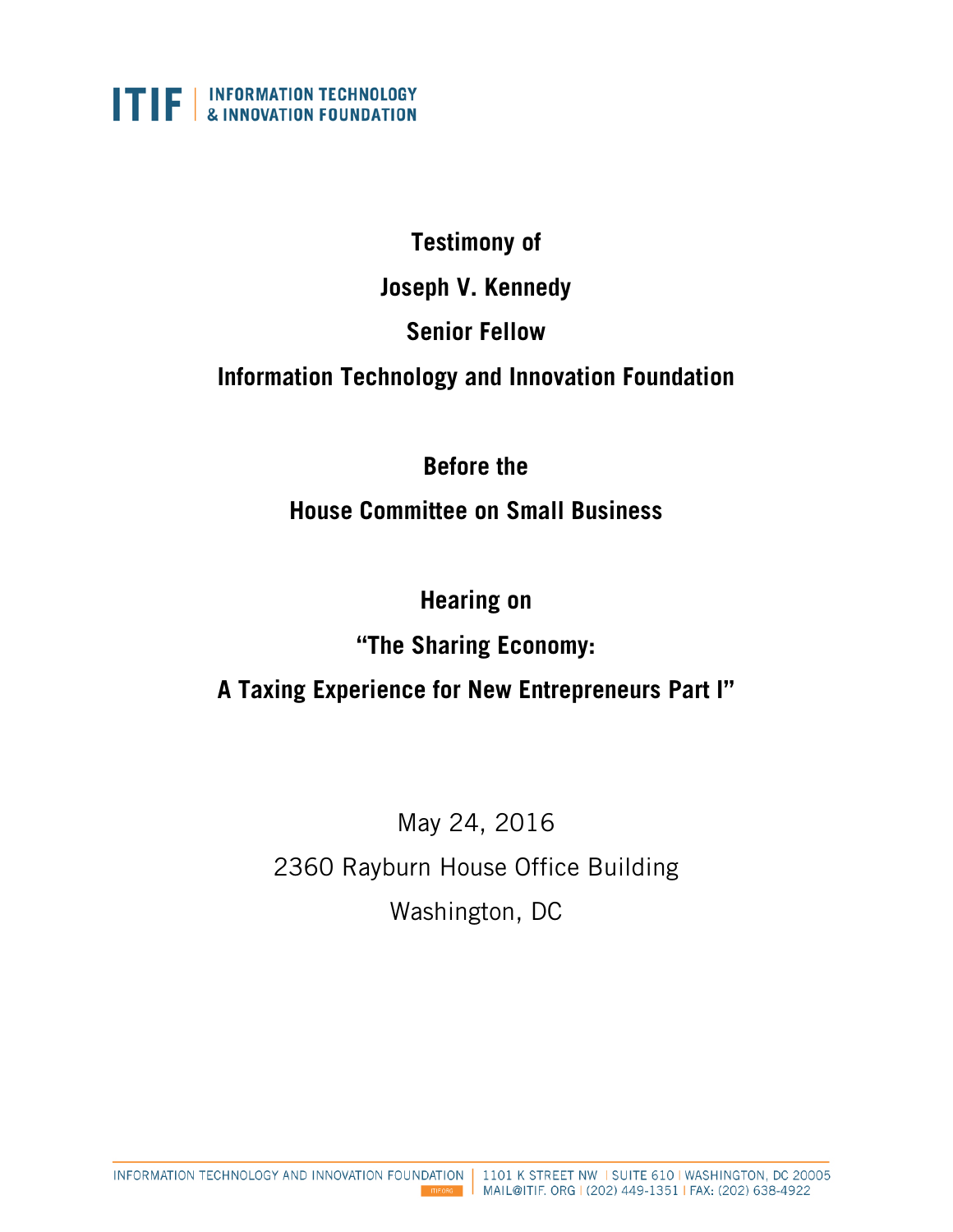#### **INTRODUCTION**

Thank you Chairman Chabot, Ranking member Velázquez, and members of the Committee. I am grateful for the opportunity to testify before you on the subject of taxes and the sharing economy.

The Information Technology and Innovation Foundation (ITIF) is a non-partisan think tank whose mission is to formulate and promote public policies to advance technological innovation and productivity internationally, in Washington, and in the states. Recognizing the vital role of technology in ensuring prosperity, ITIF focuses on innovation, productivity, and digital economy issues.

ITIF's approach to this subject is driven by three considerations. The first is that, while the sharing economy is growing rapidly, it still represents only as small fraction of an increasingly diverse labor market. In their report for the Hamilton Project at the Brookings Institution, Seth Harris and Alan Krueger estimated that 600,000 U.S. workers used an Internet platform to identify consumers interested in purchasing personal services. Of these, roughly 400,000 were Uber drivers.<sup>[1](#page-1-0)</sup> These estimates are roughly consistent with others that have been published. The total should not be appreciably higher if we adding workers who make a living selling goods on Internet platforms such as Etsy and Artful Home. My testimony is mainly focused on those platforms that deal in personal services since they suffer the most from the current confusion in our labor laws.

However, these individuals are part of a much larger number of workers in "alternative arrangements". A 2015 report commissioned by Freelancers United and Upwork estimates that 54 million Americans, over onethird of the workforce, fall into one of the following five categories: independent contractors, moonlighters, diversified workers, temporary workers, or small business owners.[2](#page-1-1) A study by Lawrence Katz and Alan Krueger estimated that the percentage of workers engaged in "alternative work arrangements," rose from 10.1 percent of the workforce in 2005 to 15.8 percent last year.<sup>[3](#page-1-2)</sup> Contract companies accounted for the largest share of this increase, although independent contractors make up the largest group, at 8.4 percent of the workforce. Workers who provide services through online intermediaries accounted for only 0.5 percent of workers.

Public debate over this segment of the workforce is hampered by three factors. The first is that the Department of Labor has not conducted its Contingent Work Survey since 2005. I am glad that the Department has announced its intention to renew data collection this year. Hopefully, its findings will shed more light on the size and composition of this large fraction of the labor market.

<span id="page-1-0"></span> <sup>1</sup> Seth D. Harris and Alan B. Krueger, "A Proposal for Modernizing Labor Laws for Twenty-First-Century Work: The 'Independent Worker'" (discussion paper 2015-10, The Hamilton Project, The Brookings Institution, December 2015), [http://www.hamiltonproject.org/assets/files/modernizing\\_labor\\_laws\\_for\\_twenty\\_first\\_century\\_work\\_krueger\\_harris.pdf](http://www.hamiltonproject.org/assets/files/modernizing_labor_laws_for_twenty_first_century_work_krueger_harris.pdf) <sup>2</sup> Sara Horowitz, "Freelancing in America 2015 Report," Freelancers Union, October 1, 2015, [https://www.freelancersunion.org/blog/dispatches/2015/10/01/freelancing-america-2015/.](https://www.freelancersunion.org/blog/dispatches/2015/10/01/freelancing-america-2015/)

<span id="page-1-2"></span><span id="page-1-1"></span><sup>&</sup>lt;sup>3</sup> Lawrence F. Katz and Alan B. Krueger, "The Rise and Nature of Alternative Work Arrangements in the United States, 1995-2015, March 29, 2016, [https://krueger.princeton.edu/sites/default/files/akrueger/files/katz\\_krueger\\_cws\\_-](https://krueger.princeton.edu/sites/default/files/akrueger/files/katz_krueger_cws_-_march_29_20165.pdf) [\\_march\\_29\\_20165.pdf.](https://krueger.princeton.edu/sites/default/files/akrueger/files/katz_krueger_cws_-_march_29_20165.pdf)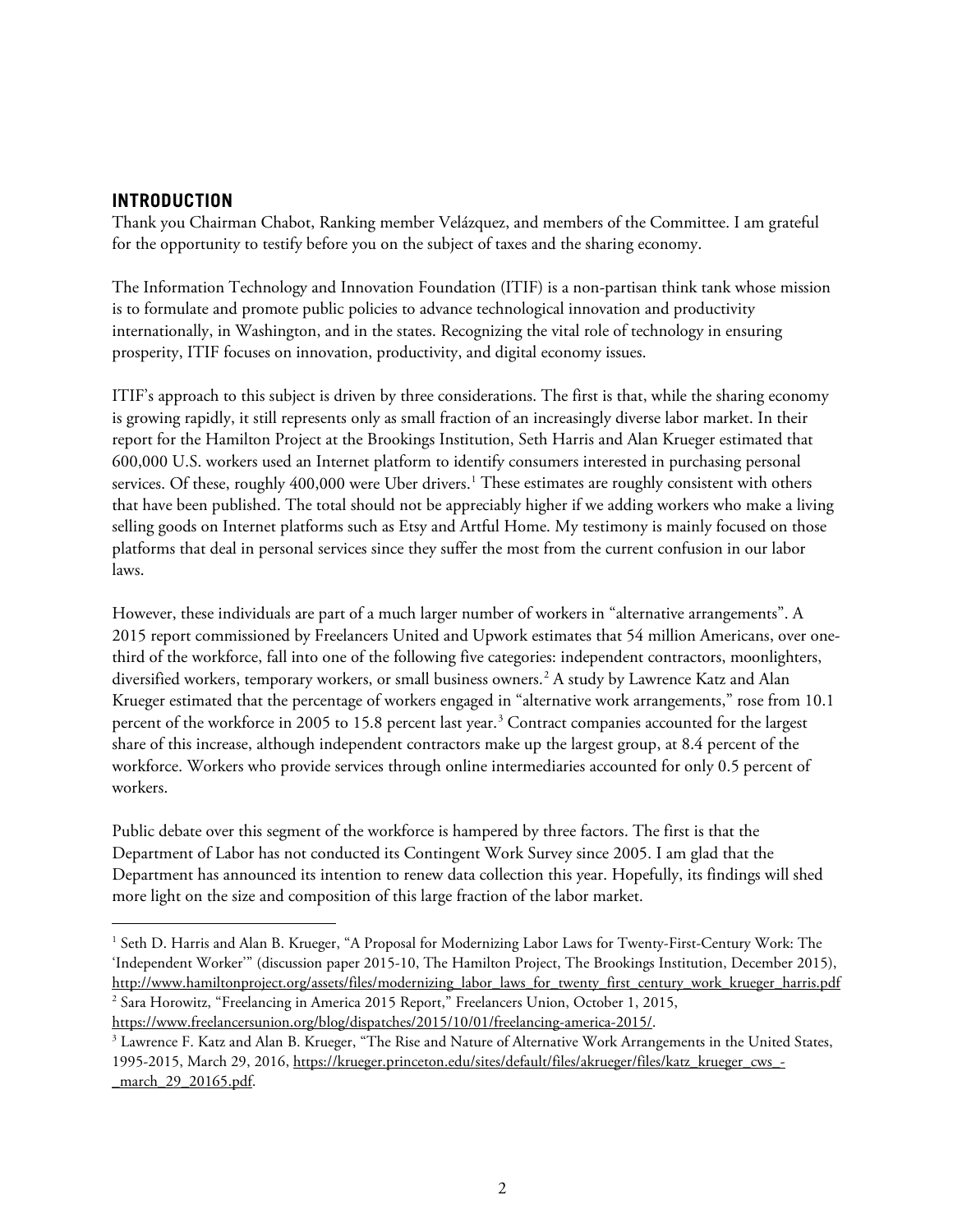Our insight into the labor market and other parts of the economy is also hampered by a lack of sharing among the three main data agencies; the Census Bureau, the Bureau of Labor Statistics, and the Bureau of Economic Analysis. Unlike Canada, the U.S. statistical system is highly fragmented. This makes it difficult to gather consistent statistics across agencies. Tax law currently bars the agencies, mainly the Census Bureau, from sharing microdata with each other. The result is inaccurate and imprecise data. This in turn limits the ability of lawmakers and businesspeople to understand what is really happening in the economy. Sensible data sharing legislation could reduce costs and improve accuracy while still protecting taxpayer confidentiality.<sup>[4](#page-2-0)</sup>

Finally, much of the debate around the sharing or gig economy has focused on Uber and Lyft. This is understandable since these two companies have introduced a new business model into the economy that employs a large majority of all "gig" platform workers. They have also been the focus of high-profile legislation and litigation. Yet the focus is also unfortunate because it diverts attention from the large number of other matching platforms that are pursuing different business models to connect buyers and sellers of various services and goods. A few platforms, such as Hello Alfred, hire their workers as employer. Most, however, classify their workers as independent contractors. Some platforms seek to offer a new service that consumers could not previously get. Others try to do a better job of connecting consumers and providers for traditional services like plumbing and legal advice. The platform may or may not become involved in specific activities such as setting prices, handling payments, maintaining a ratings system, or training workers. Platforms also differ in the amount of flexibility that they give workers to determine when they will work and which jobs to take.

The second consideration that shapes our approach to this issue is that task matching Internet platforms are delivering tremendous value to both consumers and workers. A survey of Uber drivers showed that the vast majority are happy working for the company.<sup>[5](#page-2-1)</sup> They greatly value the flexibility in terms of when and how much to work. This is reflected in significant variability in the number of hours worked per week. They also seem happy with the pay. One indication of this is that only seven percent of Uber drivers work more than 50 hours a week compared to 35 percent of taxi drivers. A second survey of over 4,600 workers from 11 platform companies found that 54 percent were highly satisfied with their on-demand job.<sup>[6](#page-2-2)</sup> Only 7 percent said they were dissatisfied. Sixty-three percent reported that they were happier because they were with an on-demand platform, in fact 33 percent work for more than one platform. Eighty-one percent said they would probably or definitely continue working with the platform for at least the next year. Half of the workers agreed that they would not go back to relying solely on a traditional job. Workers earned an average of \$7,900 over the last 12 months, accounting for 22 percent of their total household income. The average hourly earnings was \$28. For the large portion of workers who would be on their own anyway, platforms can offer an efficient way to advertise their services, build a reputation, and find work between projects.

<span id="page-2-0"></span> <sup>4</sup> Luke Stewart, "We Have a Sharing Problem," Information Technology and Innovation Foundation Innovation Files blog, June 13, 2012, [http://www.innovationfiles.org/we-have-a-sharing-problem/.](http://www.innovationfiles.org/we-have-a-sharing-problem/)

<span id="page-2-1"></span><sup>5</sup> Jonathan Hall and Alan Krueger, "An Analysis of the Labor Market for Uber's Driver-Partners in the United States."

<span id="page-2-2"></span><sup>6</sup> "Dispatches from the New Economy: The On-Demand Workforce and the Future of Work," Intuit and Emergent Research, January 28, 2016, [http://www.slideshare.net/IntuitInc/dispatches-from-the-new-economy-the-ondemand](http://www.slideshare.net/IntuitInc/dispatches-from-the-new-economy-the-ondemand-workforce-57613212)[workforce-57613212.](http://www.slideshare.net/IntuitInc/dispatches-from-the-new-economy-the-ondemand-workforce-57613212)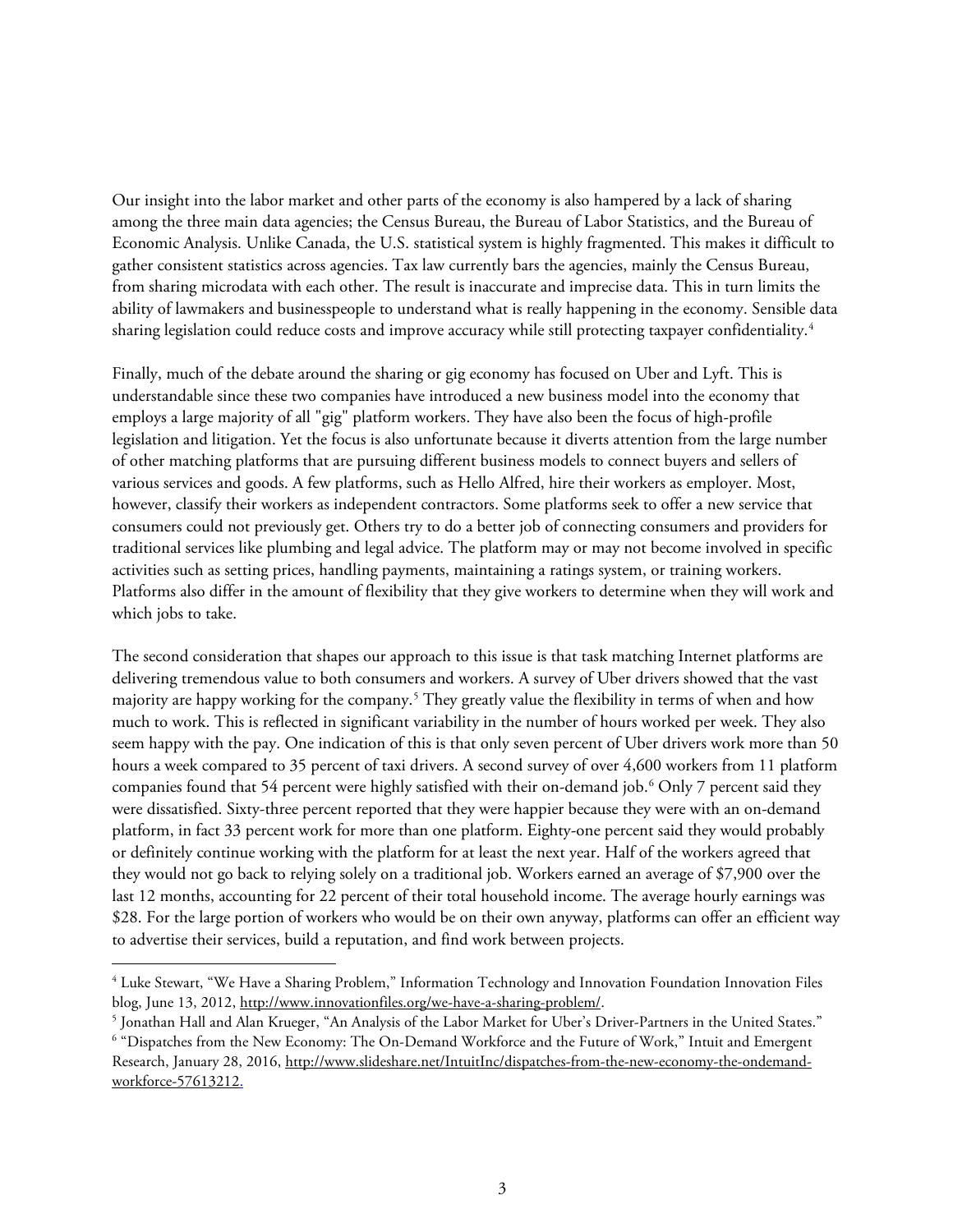Gig platforms also deliver tremendous benefits for consumers. Buyers are able to find reliable workers at a competitive price. Rating systems give them some assurance of both the quality and safety of the work that will be done. A recent survey of five cities showed that Uber drivers were 30 to 50 percent more efficient than taxi cabs in terms of either time spent working or miles driven.<sup>[7](#page-3-0)</sup> This allows them to earn more per hour even while charging the rider less. Platforms are also much more likely to help underserved areas of the market. Because of these benefits, the spread of platforms should be encouraged not resisted.

The third consideration is that the traditional employee-independent contractor distinction no longer serves much purpose for a growing share of today's labor market. It is a relic of common law torts used to determine whether a person should be held responsible for the negligence of someone who works for another. [8](#page-3-1) Because this question hinges on the details of control in the relationship, courts have developed a highly subjective, multi-factor test that offers very little guidance to future companies and their workers, especially in an economy that is increasingly fluid and diversified.

Largely by default, the common law test has become the basis for determining whether all of the major federal and state labor laws apply. The result is a large amount of uncertainty and litigation, much of it serving no purpose other than to confuse and delay hiring decisions. Worse, the possibility that any discretionary support given to workers will be used to classify the work as an "employee," thereby invoking the full panoply of labor laws, whether or not they make sense in a given work relationship, discourages companies from supporting gig economy workers and consumers in a large variety of ways.

Absent the threat of labor litigation we would expect employers to support their workers whenever the cost of doing so is less than its value to workers. Some of the ways that companies have said that they would like to support the workers who use their platforms include training, business advice, recordkeeping, financial advice, and tax assistance. Such efforts could be enormously valuable to workers, who after all are now for all intents and purposes running their own businesses. In addition, these companies could add value to both workers and consumers by setting prices, handling transactions, letting parties rate each other, and conducting background checks. Yet such activities are often used as evidence that companies have created an employeremployee relationship.

Within the tax field, help with tax advice, recordkeeping, and withholding could be especially important. The tax laws are enormously complex. Workers need to make a number of important decisions including what form of business to create, whether to set up a new savings plan such as a SEP-IRA, how much to withhold, what salary to pay themselves, and how much to save. They need to determine what expenses are deductible and begin keeping the necessary records. And they need to complete their tax filings in a timely manner. In

<span id="page-3-1"></span><sup>8</sup> Richard R. Carlson, "Why the Law Still Can't Tell an Employee When It Sees One and How It Ought to Stop Trying," *Berkeley Journal of Employment & Labor Law* 22, no. 2, September 2001,

<span id="page-3-0"></span><sup>-&</sup>lt;br>7 . Judd Cramer and Alan B. Krueger, "Disruptive Change in the Taxi Business: The Case of Uber, NBER Working Paper No. 22083, National Bureau of Economic Research, March 2016, [www.nber.org/papers/w22083](http://www.nber.org/papers/w22083)*.*

[http://scholarship.law.berkeley.edu/cgi/viewcontent.cgi?article=1301&context=bjell.](http://scholarship.law.berkeley.edu/cgi/viewcontent.cgi?article=1301&context=bjell)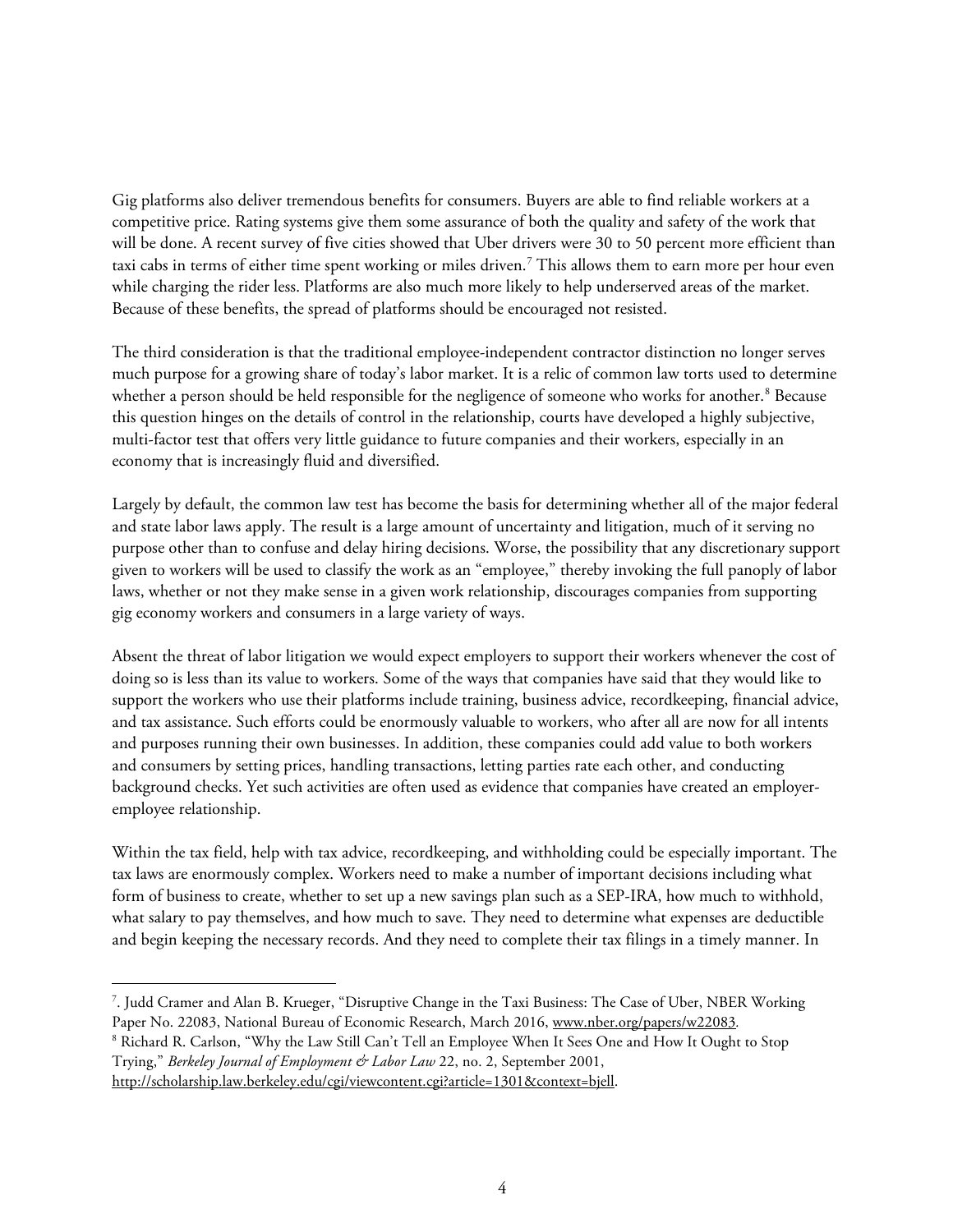the Intuit survey referenced above, 20 percent of on-line workers listed understanding tax and legal obligations as one of their top challenges.<sup>9</sup> There are many ways that platform companies could help. I suspect that in many cases, it will be fairly simple for the platform to alter its payroll system to withhold taxes from workers who do more than a threshold amount of business with them. This would substantially reduce the administrative burden on workers and could result in a larger percentage of taxes owed being paid.

Existing law is less than optimal. With respect to tax laws, companies have a legal obligation to report the income of their employees to the Internal Revenue Service (IRS) and to withhold income taxes and the employee's share of payroll taxes. They must also pay the employer's share of the payroll tax, although it is widely recognized that this cost is passed on to employees in the form of lower take-home wages. Finally, employers must pay unemployment taxes for their employees, even if the worker is a household worker who works for 10 or more households a month. No similar obligation exists with respect to independent contractors.

This distinction raises several issues. The first is the desirability of drawing a clear line between employees and independent contractors. The guidelines of distinguishing between a worker and an employee are set out in IRS Publication 15-A.<sup>[10](#page-4-1)</sup> Today's labor market is distinguished by a broad spectrum of arrangements between these two poles with individual work arrangements characterized by literally dozens of factors that can vary not only from worker to worker but also can change with respect to individual workers over time. For instance, experienced workers might be given much more flexibility and discretion than beginners. They might also qualify for more benefits. Tax law tries to reflect this complexity by looking at the details of the work relationship. IRS Publication 15-A lists eleven criteria divided into three categories, essentially incorporating the common law liability test. None of these look at the intention of the two parties.

Because of its fact-based nature and the subjectivity of many of the criteria, the guidelines give little guidance to either companies or workers. Despite the fact that reasonable people can easily disagree on how the law applies to specific cases, the penalties for misclassification are significant. Besides resulting in significant uncertainty, litigation, and administrative costs, the guidelines actually give companies perverse incentives. For example, a company's decision to give its workers vacation pay or insurance or to take efforts to reduce turnover would make it more likely that the IRS would classify the worker as an employee. As such, gig platforms are provided an incentive to do little other than pay the gig worker. Clearer thresholds could eliminate this confusion while improving tax collection.

Second, it is not clear why so many of the obligations are bundled in an all or nothing form. For example, why, if we want a company to withhold and pay taxes on behalf of its workers, should we also automatically decide that the workers are now entitled to form a union, receive family leave or be entitled to a minimum wage? Conversely, if we decide that a person should not have these tax burdens, why does that automatically mean that discrimination laws do not protect the worker? With respect to tax laws, it would seem to make

<span id="page-4-0"></span> <sup>9</sup> "Dispatches from the New Economy: The On-Demand Workforce and the Future of Work."

<span id="page-4-1"></span><sup>&</sup>lt;sup>10</sup> Internal Revenue Service (IRS), "Publication 15-A: Employers' Supplemental Tax Guide," Department of the Treasury, 2016: 7–10, [https://www.irs.gov/pub/irs-pdf/p15a.pdf.](https://www.irs.gov/pub/irs-pdf/p15a.pdf)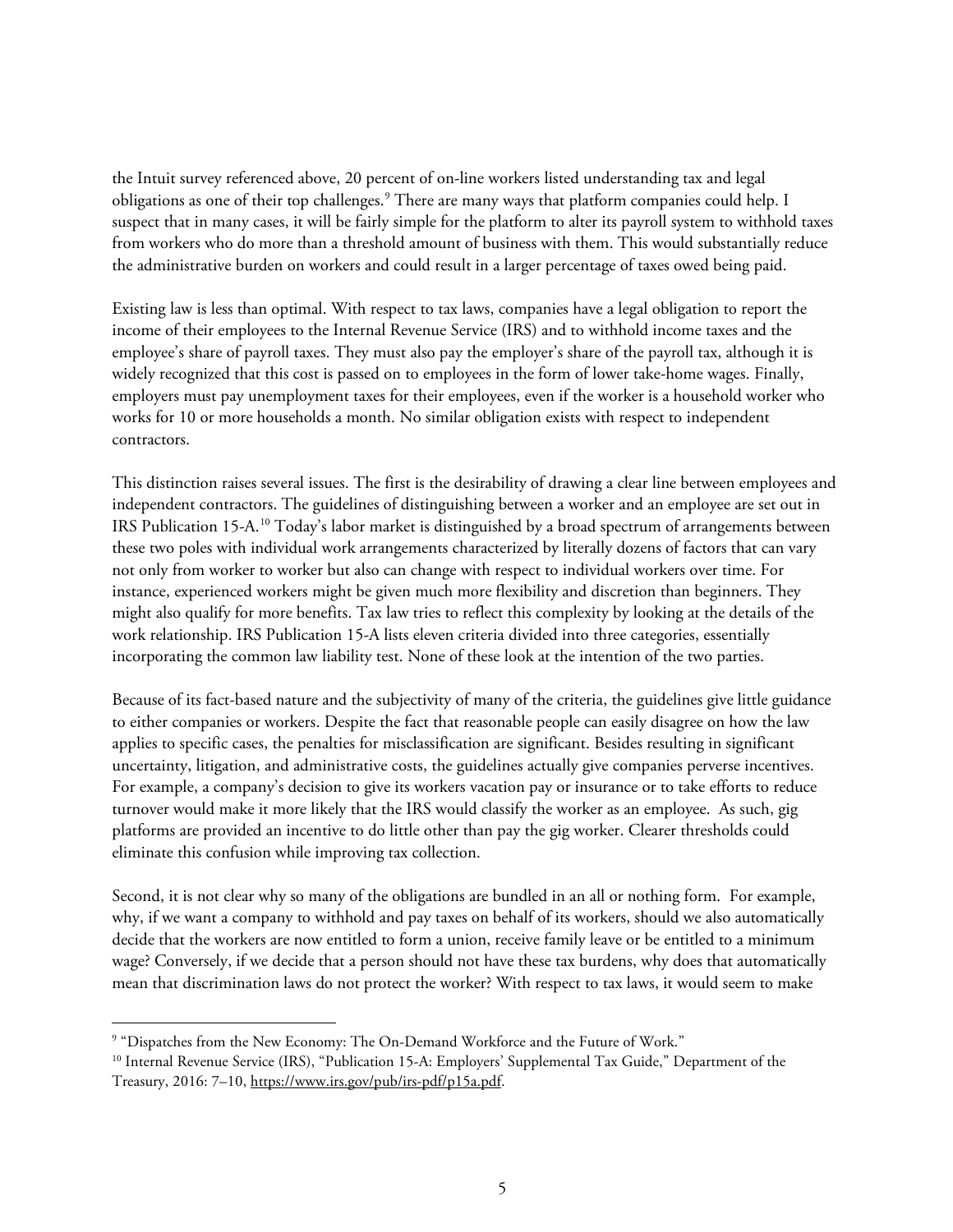more sense to draw bright lines that everyone could understand. We may not want to burden individuals with the need to calculate and withhold taxes for their baby sitters, figuring that in most cases the consumer is no better positioned to perform this administrative work than the worker and that relieving the consumer of this burden also relieves the worker of the danger that the individual will misappropriate the taxes. Similarly, if a company only pays someone \$500 over the course of a year, withholding may introduce more complexity than we need. On the other hand, if a company is paying a worker more than \$5,000 over the course of a year and is also paying at least four other people that much money, the company is probably in a better position to do the withholding than are any of its workers, irrespective of the details of the particular work arrangement. But once we have decided on these thresholds, why would we also adopt them for the purpose of other federal and state labor laws?

Public policy should encourage companies to support their workers' careers, irrespective of their work relationship. If a company offers withholding to all workers, or pays for access to tax or business advice, why would we want to discourage that by insisting that it must also be subject to minimum wage, collective bargaining, and unemployment insurance legislation if those workers are not clearly employees rather than contractors?

In a recent ITIF report, I argue that there are three approaches that Congress can take to begin modernizing the nation's labor laws.[11](#page-5-0) The best option would be for Congress to amend each federal labor law by throwing away the common law test and replacing it with a clearer one specific to that particular piece of legislation. The exact scope of coverage should probably depend on the purpose of the statute, the size of the two contracting parties, the intention of the parties, which side is best equipped to fulfill the underlying social goal, and the desirability of a clear line. I have suggested some ways that these criteria might be satisfied in tax law. Even though the amendment of each law could proceed separately, I recognize that updating major legislation is a tall order for Congress.

The second approach is to define a third category of workers somewhere between employee and independent contractor. This is the approach Seth Harris and Alan Krueger take in their report for the Hamilton Project. The downside of this approach is that courts now have to distinguish between three classes rather than two. It also requires Congress to amend the existing labor laws in order to make it clear which laws would apply to the third category. In this case, however, it would be much more difficult to amend each law separately.

Finally, Congress could give platforms devoted to personal services a temporary exemption from most labor laws. The workers of many of these platforms are clearly independent contractors anyway. The small size of the gig economy and the temporary nature of the exemption reduce any risk to the broader labor markets. The platforms should have to serve a broad section of the public and give workers significant freedom to choose when and for whom to work. In return Congress would see whether companies stepped up to offer their workers more support. If most did not, the legislation could be allowed to expire on its own. If they did, then hopefully the gig economy could serve as a model for the larger variety of alternative work arrangements.

<span id="page-5-0"></span><sup>&</sup>lt;sup>11</sup> Joseph V. Kennedy, *Three Paths to Update Labor Law for the Gig Economy*, Information Technology and Innovation Foundation, April 2016[, https://itif.org/publications/2016/04/18/three-paths-update-labor-law-gig-economy.](https://itif.org/publications/2016/04/18/three-paths-update-labor-law-gig-economy)